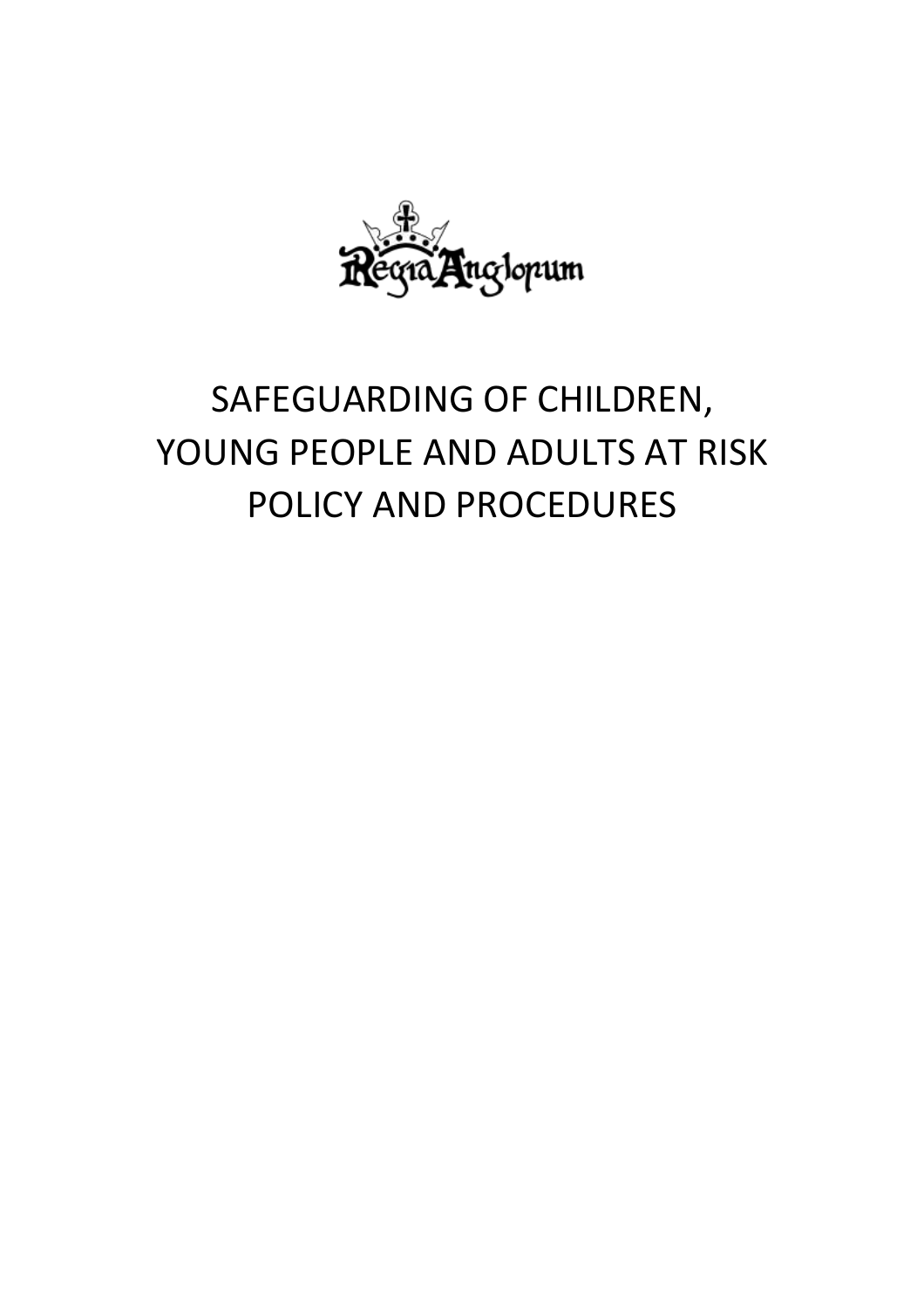| Approved by:              | Myles Stevens                        |
|---------------------------|--------------------------------------|
| Contact person:           | <b>Adrian Pinn</b><br>Amy Wheatley   |
| Contact person:           | Colin Ellis-Vowles<br>Lauren Worrall |
| Approval date: 25/11/2017 |                                      |

Responsible position: Safeguarding Officer / Society Eolder Contact position: Safeguarding Assistant (Child) Contact position: Safeguarding Assistant (Adult)

## DOCUMENT CONTROL

| Date       | Version          | Revision description                                                                                    |
|------------|------------------|---------------------------------------------------------------------------------------------------------|
| 26/02/2017 | 1.0              | Transfer to new format, review by Eolder, Safeguarding Advisor and Safeguarding Assistants              |
| 26/09/2017 | 1.2 <sub>2</sub> | Amendments made following review of draft by Eolder, Assistants Safeguarding Advisor and<br>Law Speaker |
| 12/01/2022 | 1.3 <sub>2</sub> | New Team assigned                                                                                       |
|            |                  |                                                                                                         |

\* Previous versions of the Safeguarding Policy and Procedures will be retained for a period of 10 years. \*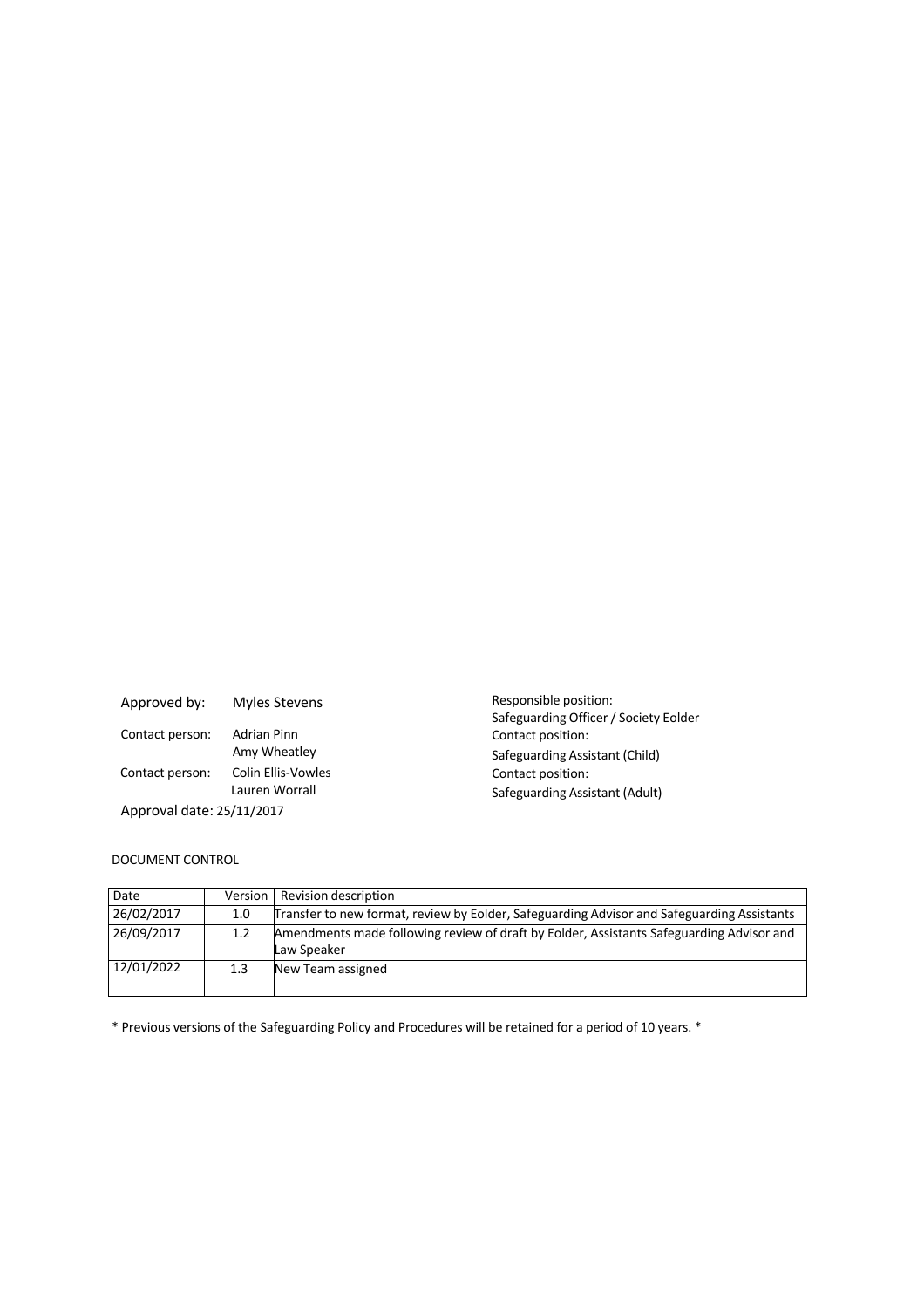# Contents

| 1.  |                                                                             |  |  |
|-----|-----------------------------------------------------------------------------|--|--|
| 2.  |                                                                             |  |  |
| 3.  |                                                                             |  |  |
| 4.  |                                                                             |  |  |
| 5.  |                                                                             |  |  |
| 6.  |                                                                             |  |  |
| 7.  |                                                                             |  |  |
| 8.  |                                                                             |  |  |
| 9.  |                                                                             |  |  |
| 10. |                                                                             |  |  |
| 11. |                                                                             |  |  |
|     |                                                                             |  |  |
|     |                                                                             |  |  |
|     | 14. What to do if C/YP and adult at risk talk to you about abuse or neglect |  |  |
|     |                                                                             |  |  |
|     |                                                                             |  |  |
|     |                                                                             |  |  |
|     |                                                                             |  |  |
|     |                                                                             |  |  |
|     |                                                                             |  |  |
|     |                                                                             |  |  |
|     |                                                                             |  |  |
|     |                                                                             |  |  |
|     |                                                                             |  |  |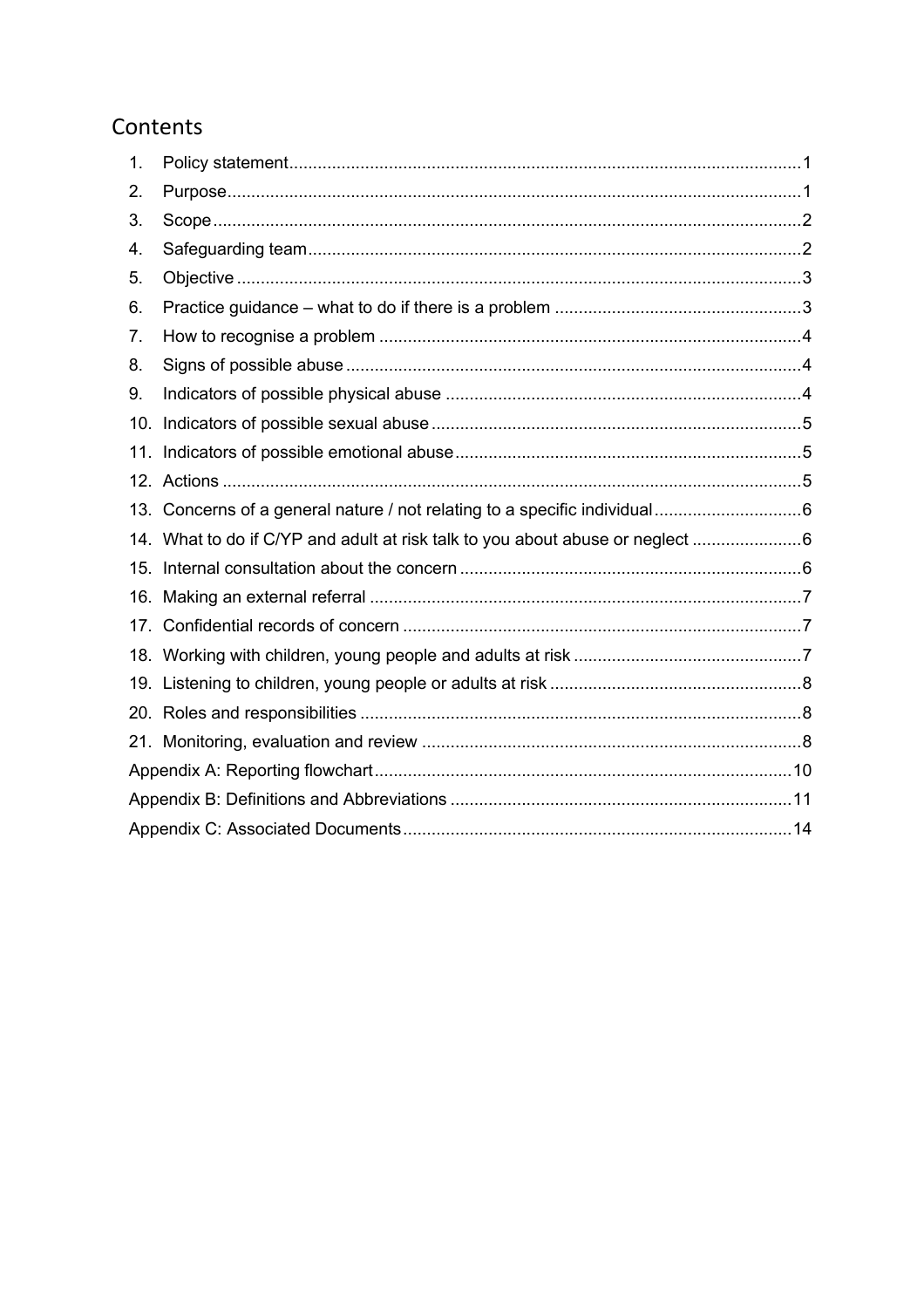# **1. Policy statement**

- a. Regia Anglorum (hereafter may be termed "Regia" or "The Society") is committed to ensuring that children (including unborn babies), young people and adults at risk are safe and protected from all forms of abuse and neglect whilst engaged in Society activities. "All organisations that work with, or come into contact with children [and adults at risk] should have safeguarding policies and procedures to ensure that everyone, regardless of their age, gender, religion or ethnicity, can be protected from harm. Setting up and following good safeguarding policies and procedures means children are safe from adults and other children who might pose a risk." (NSPCC, 2016)
- b. Under the terms of the Regia Code of Law, children can only join with a parent, carer or guardian and does not operate in Loco Parentis. This policy is not intended as a statement of intent to take on guardianship of C/YP and Adults at Risk; only as a statement of commitment to safeguard both Society members, as well as members of the public. This policy also serves to protect society members from allegations of misconduct, to reassure members that procedures exist and to guide members on actions that should be undertaken in the event of witnessing or suspecting a safeguarding event or disclosure.
- c. The Society will refer out to relevant agencies, where the Safeguarding Officer is made aware of potential Safeguarding concerns. While the Society does have members qualified in Safeguarding and currently holding DBS certificates, as a private members organisation it is not now, nor will it ever be, a requirement of membership.
- d. This policy is based on English reporting procedure but any local idiosyncrasies will be detailed during initial contact.

# **2. Purpose**

- a. We recognise that as a private member's organisation that we are not required under law to hold a C/YP and Adults at Risk policy. However, as a family-friendly organisation with a diverse membership, we believe we have a moral duty to ensure that The Society functions with a view to safeguarding and promoting the welfare of C/YP and adults at risk. It is our responsibility to respond appropriately and with respect to C/YP and adults at risk, to work with other agencies to ensure the safety and wellbeing of those groups with whom we have contact and to have clear guidelines for our procedures.
	- i) A Child or Young Person is defined as a person aged up to 18 years old and includes the unborn baby.
	- ii) An Adult at Risk is aged 18 years and over and is experiencing, or at risk of, abuse or neglect due to having one of more characteristics as defined and protected under the Equality Act (2010).
		- age;
		- disability;
		- gender reassignment;
		- marriage and civil partnership;
		- pregnancy and maternity;
		- race:
		- religion or belief;
		- sex:
		- sexual orientation.
- b. We believe every C/YP and Adult at Risk should be valued, safe and happy. We want to make sure that the people we have contact with know this and are empowered to tell us if they are suffering harm. This includes those we may also come into contact with, whose unborn babies are at risk and people who are experiencing domestic abuse.
- c. We want C/YP and Adult at Risk who use or have contact with Regia to enjoy what we have to offer, in safety.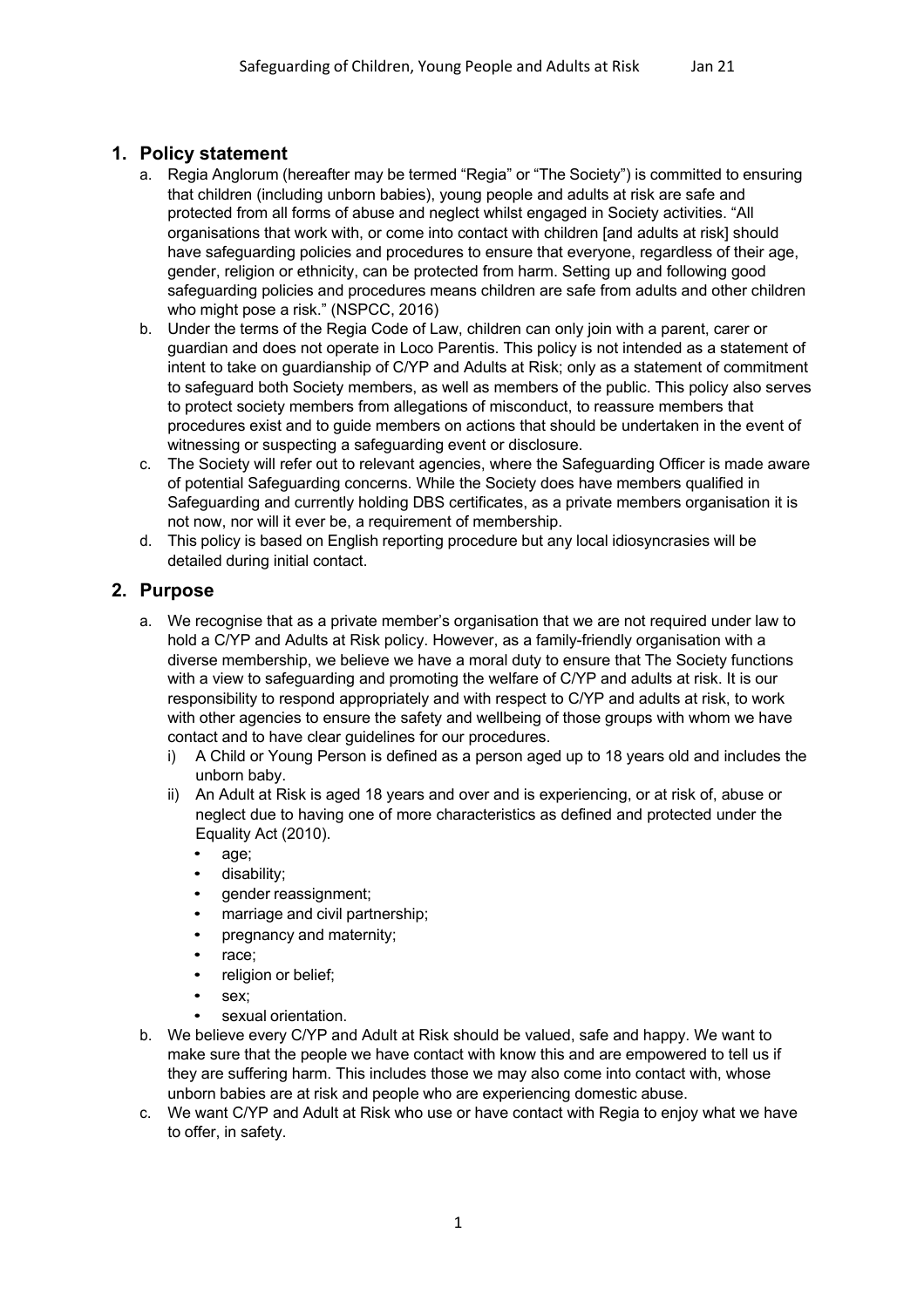- d. We want organisations that work with or commission work from us, or who provide funding to us, to have confidence and recognise that we are a safe organisation.
- e. We will achieve this by having an effective safeguarding C/YP and Adult at Risk procedure and following the national guidance in 'What to do if you're worried a child is being abused', section 11 of the Children's Act 2004 or the 'Protection of Vulnerable Adults' Act.
- f. We will take seriously any concern or complaint made about anyone representing the organisation. All members will be made aware of the terms and signs of abuse and the reporting procedure, and will be encouraged to use this.
- g. If we discover or suspect a C/YP and Adult at Risk is suffering harm, we will notify that individual's local council safeguarding team:
	- This can be located through NSPCC reporting advice helpline number: 0808 800 5000
	- By inputting the individual's postcode into the Gov.UK local council finder available at: https://www.gov.uk/find-local-council and selecting the appropriate Safeguarding team
	- By requesting relevant support from the individual's Local Group
- h. This Safeguarding C/YP and Adult at Risk Policy Statement and our Safeguarding C/YP and Adult at Risk Procedure is designed to inform and advise all members of Regia.
- i. We will review our safeguarding policy and procedures at least every year to ensure they are still relevant and effective.

# **3. Scope**

## **a. SAFEGUARDING IS THE RESPONSIBILITY OF EVERYONE.**

- b. However, as a voluntary and private members organisation we recognise that not everyone has training in Safeguarding. Therefore, this policy is meant to advise and inform members in signs and types of abuse and to provide assurance that there are channels to discuss concerns, should they arise. This policy applies to all members. We will work together to prevent and minimise abuse. If we have concerns that someone is being abused our responsibility is to protect the vulnerable person before anything else. The Regia Safeguarding team consists of Regia Anglorum members with Safeguarding qualifications, who have volunteered to determine which steps should be carried out. Where records are kept, these will be held in accordance with current Data Protection legislation.
- c. DOING NOTHING IS NOT AN OPTION
- d. If we know or suspect that a person at risk is being abused, we will endeavour to act quickly, sensitively in a non-judgmental manner.
- e. This policy and procedure sets out the role of Regia in safeguarding people at risk; the policy aims to protect children (including unborn babies), adults at risk and those who may be experiencing domestic abuse. It explains how we can undertake this role and includes the procedure.

# **4. Safeguarding team**

- a. Name of Safeguarding Officer: Myles Stevens (Eolder)
- b. The role of safeguarding officer (SO):
	- i) The Society will appoint a Safeguarding Officer, someone who will ensure the safety and wellbeing of vulnerable people.
	- ii) This person will be responsible for ensuring that policy and best practice is followed, monitored, and where appropriate, reporting to appropriate bodies. The SO will have a good working knowledge of safeguarding issues and will be the person Society members, members of the public and partner organisations approach regarding their concerns for an individual.
	- iii) The SO will have a team of Safeguarding advisors to assist in this role. Preferably this will consist of one male and one female Society member who has relevant Safeguarding qualifications in either child or adult Safeguarding. The SO will ensure that members of the Safeguarding team have the relevant qualifications. Also, where appropriate, the membership or relevant parties will be advised of procedures and changes, so that appropriate steps are followed to ensure safeguarding legislation is adhered to.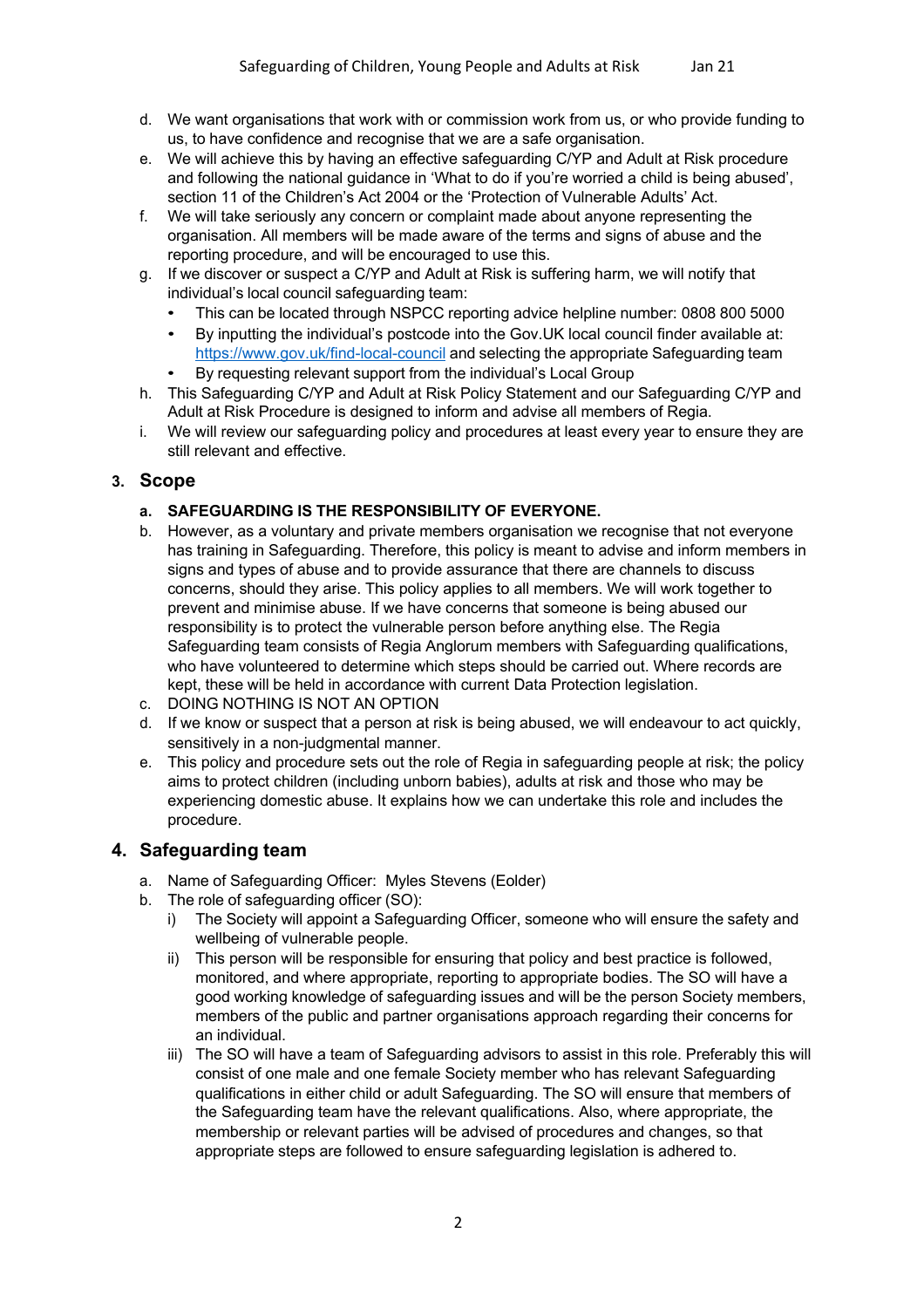- c. The safeguarding assistants are:
	- i) Safeguarding assistant (Child): Adrian Pinn
	- ii) Safeguarding assistant (Adult): Colin Ellis-Vowles

iii) Safeguarding assistant (Child): Amy Wheatley

- iv) Safeguarding assistant (Adult): Lauren Worrall
- d. The person responsible for the safeguarding guidance and procedure will:
	- i) Ensure that the welfare of vulnerable groups is given the highest priority by The Society
	- ii) To promote good practice and ensure that members can work with vulnerable individuals with confidence
	- iii) Ensure that this Practice Guidance and Procedures is followed, where needed
	- iv) Along with the Safeguarding Assistants, act as the main contact for disclosing information around adult and child safeguarding concerns
	- v) Ensure that the concerns of adults and children at risk are heard and acted upon
	- vi) Be responsible for reporting incidents or concerns to appropriate authorities, either personally or through delegation to a Safeguarding Assistant
	- vii) Ensure relevant stakeholders have access to further appropriate information

## **5. Objective**

- a. Our organisation is aware of the moral responsibilities it has regarding the protection of individuals at risk from abuse and from inappropriate and inadequate care, and is committed to responding to all cases, where there is concern.
- b. This document will be shared with all members on an annual basis during the High Witan administrative process. Any changes to policy, procedure or legislation will be highlighted at this time.
- c. The documents listed in Section 10 provide the framework for the organisations responsibilities as part of a co-ordinated shared response to the health and well-being of C/YP or adults at risk.

## **6. Practice guidance – what to do if there is a problem**

- a. This document has been designed to help members know how to respond to situations where they may have concerns about the safety and wellbeing of a C/YP and adults at risk that they have contact with.
- b. All members must endeavour always to safeguard all C/YP and adults at risk from harm and exploitation whatever their:
	- Race, Religion, First Language or Ethnicity
	- Gender or Sexuality
	- Age
	- Health, ill-health or disability
	- Location or placement
	- Criminal or offensive behaviour
	- Wealth or lack of it
	- Political or immigration status
- c. Individuals within the organisation need to be alerted to the potential abuse of C/YP and adults at risk, both within families and from other sources including abuse by members of our and other organisations. They need to know how to recognise and act upon indicators of abuse or potential abuse involving these groups. There is an expected responsibility for all members of the organisation to respond to any suspected or actual abuse of a C/YP and adult at risk or adult at risk, in accordance with the procedures provided.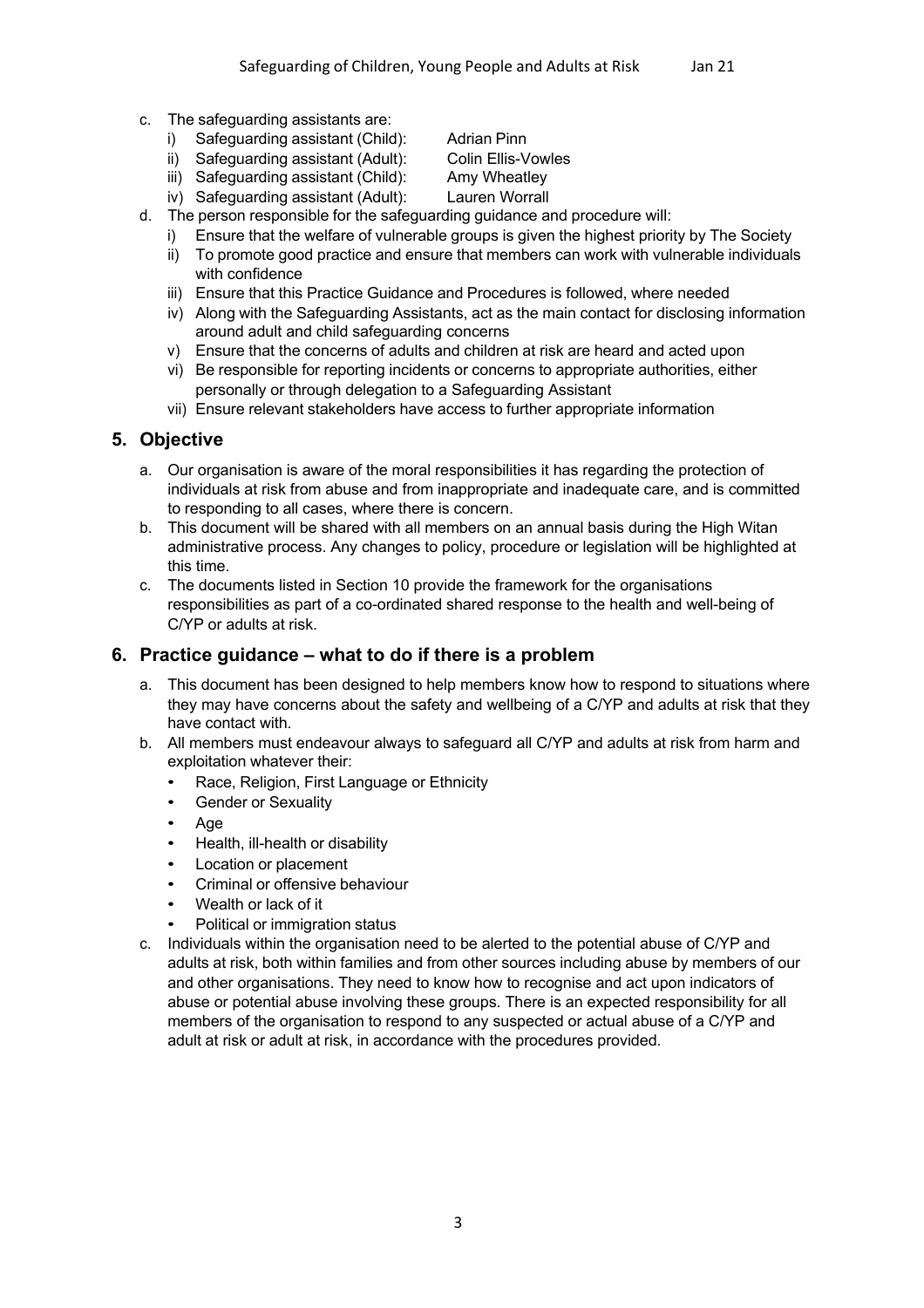# **7. How to recognise a problem**

- a. 'Abuse and neglect' is a generic term encompassing all ill treatment of C/YP or adults at risk, including serious physical and sexual assaults, as well as cases where the standard of care does not adequately support the person's health or development. Somebody may abuse a child, young person or adult at risk, by inflicting harm, or by failing to prevent harm.
- b. C/YP and adults at risk may be abused in the family or an institutional or community setting by those known to them or, more rarely, by a stranger. An adult (or adults), or another child (or children), may abuse them. The documents listed in Section 10 set out definitions and examples of the broad categories of abuse:
- c. Coercive behaviour (may include so called "honour" based violence; Female Genital
	- Mutilation; Forced marriage)
	- Discriminatory abuse
	- Domestic abuse
	- Emotional abuse / Bullying
	- Financial or material abuse / "Mate" crime
	- Modern slavery
	- Neglect and acts of omission
	- Organisational abuse
	- Physical abuse (may include so called "honour" based violence; Female Genital Mutilation; Forced marriage)
	- Radicalisation
	- Self-harm (including eating disorders) / risk of suicide
	- Self-neglect
	- Sexual abuse / Sexual exploitation
	- On-line abuse / cyberbullying
- d. These categories can overlap and an abused person does frequently suffer more than one type of abuse (e.g. a child may be suffering physical and emotional abuse). The definitions set out in Paragraph 9 encompass all groups covered by this policy.
- e. N.B. Children, young people or adults at risk need to be protected even when it appears that they are not aware that the physical abuse, or sexual activity that they are involved in or witness, or the neglect they experience, is harmful to them.

# **8. Signs of possible abuse**

a. Broadly, the types of abuse identified in the above section are manifested physically, emotionally or sexually; or any combination of the three. When considering whether there is evidence to suggest a C/YP or adult at risk has been abused, there are several possible indicators (listed below). However, there may be other explanations, so it is important not to jump to conclusions but rather seek advice from a member of the Regia Safeguarding Team. There may also be no signs or symptoms; this does not mean that a report of abuse is false. \* Some of these signs may also indicate the possibility that a child, young person or vulnerable adult is self-harming. \*

# **9. Indicators of possible physical abuse**

- Any injuries not consistent with the explanation given for them
- Injuries that occur to the body in places, which are not normally exposed to falls, rough games etc.
- Injuries that have not received medical attention
- Neglect under nourishment, failure to grow, constant hunger, stealing or gorging food, untreated illnesses, inadequate care etc.
- Reluctance to change for, or participate in, games or swimming
- Repeated urinary infections or unexplained tummy pains.
- Bruises, bites, burns, fractures etc. that do not have an accidental explanation\*
- Cuts/scratches/substance abuse\*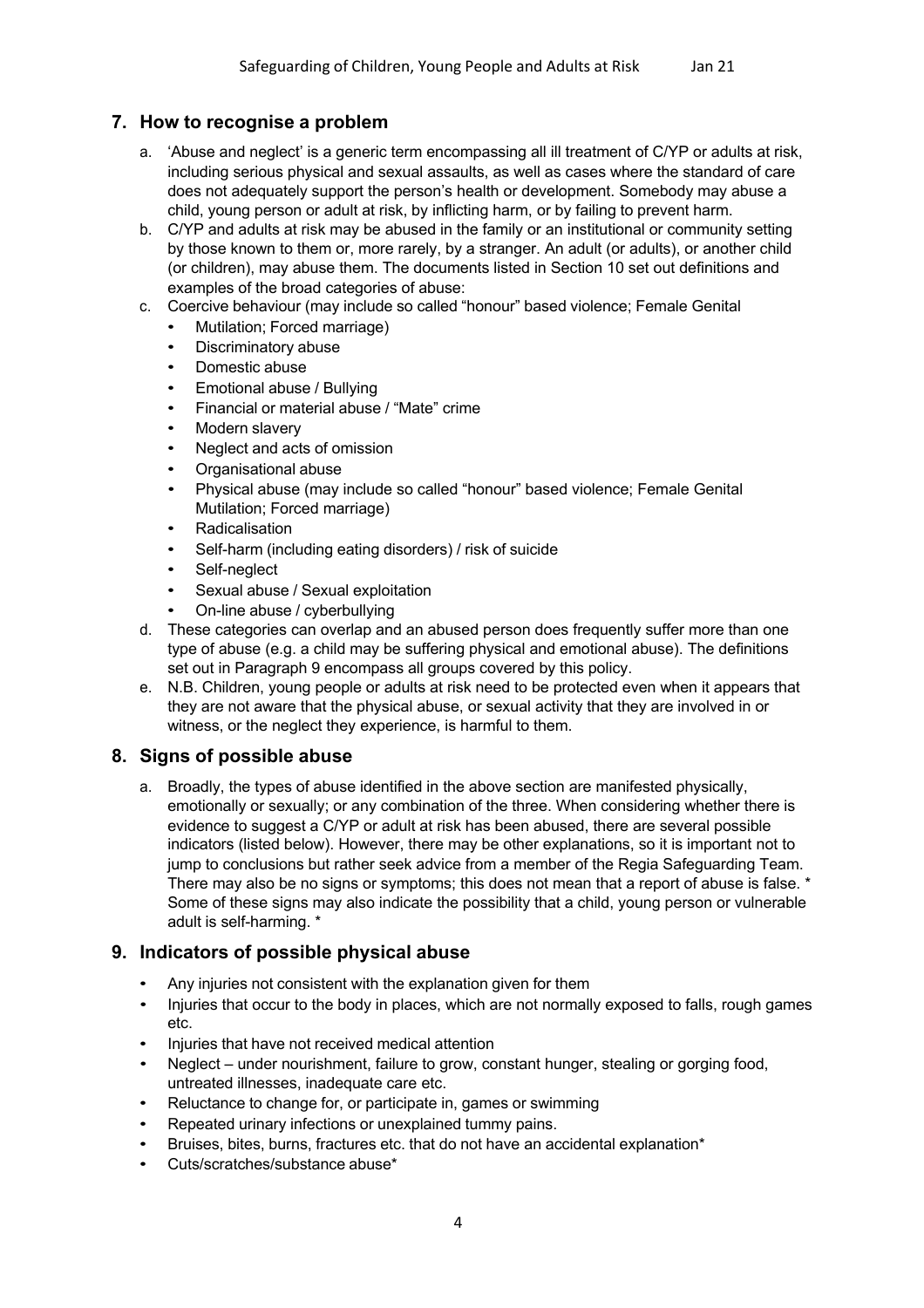• Changes in routine

# **10.Indicators of possible sexual abuse**

- Any allegations made by a person concerning sexual abuse
- Person with excessive preoccupation with sexual matters and detailed knowledge of adult sexual behaviour, or who regularly engages in age-inappropriate sexual play
- Sexual activity through words, play or drawing
- C/YP or Adult at Risk who is sexually provocative or seductive with adults
- Inappropriate bed-sharing arrangements at home
- Severe sleep disturbances with fears, phobias, vivid dreams or nightmares, sometimes with overt or veiled sexual connotations
- Eating disorders anorexia, bulimia\*
- Bed wetting, soiling, smearing, frequent urinary infections, regression in toilet habits

## **11.Indicators of possible emotional abuse**

- Changes or regression in mood or behaviour, particularly where a child, young person or vulnerable adult withdraws or becomes clingy – also depression/aggression, extreme anxiety
- Nervousness, frozen watchfulness
- Obsessions or phobias
- Sudden under-achievement or lack of concentration
- Inappropriate relationships with peers and/or adults, carers or family
- Attention-seeking behaviour
- Persistent tiredness
- Running away/stealing/lying
- Neglect and its possible indicators
- Neglect is the ongoing failure to meet a child's basic needs and is the most common form of child abuse.
- A person at risk may be left hungry or dirty, without adequate clothing, shelter, supervision, medical or health care.
- A person at risk may be put in danger or not protected from physical or emotional harm.
- They may not get the love, care and attention they need from their parents or carers.
- A person who is neglected will often suffer from other abuse as well.
- Neglect is broadly broken down into four sub-sections: physical, emotional, educational, medical
- Under nourishment, failure to grow, constant hunger, stealing or gorging food, untreated illnesses, inadequate care etc.

# **12.Actions**

#### **a. Maintain Confidentiality**

- i) It is important for all members to follow the statement of confidentiality outlined below:
- ii) We treat all C/YP and adults at risk with respect. Information that is given to us will be treated confidentially and shared only with those persons who have an agreed reason to have the information. Information will only be passed to other people with the agreed consent of the person giving the information, except if there are concerns about the welfare of a child, young person or vulnerable adult. In these circumstances, a discussion will be held with the designated members and if it is considered appropriate, the information will be shared with professionals in the local authority/police/health services.

#### **b. Take immediate action**

- i) Immediate action may be necessary at any stage in involvement with C/YP and adults at risk.
- ii) It is always good practice to be as open and honest as possible about any concerns.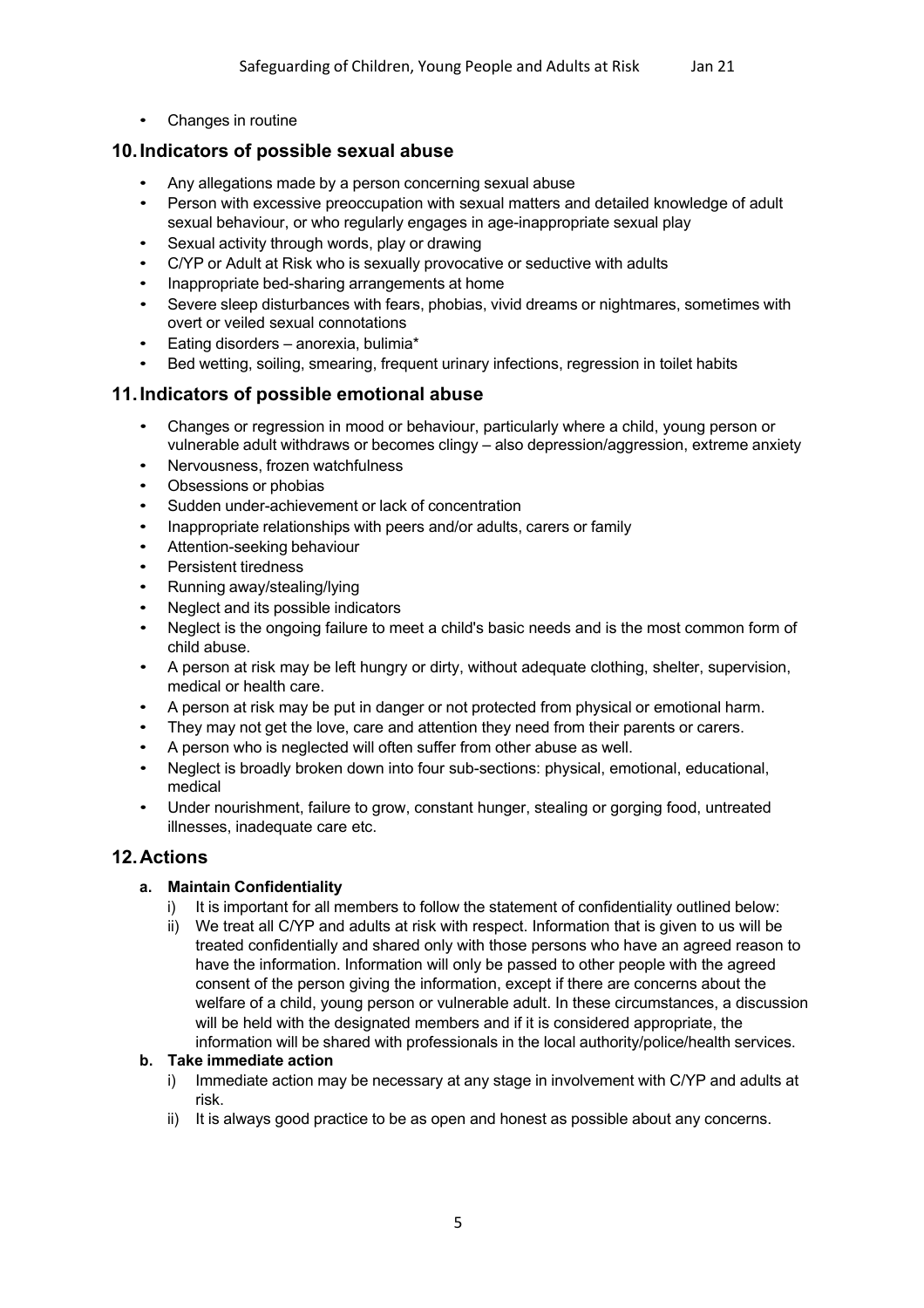- iii) IN ALL CASES, IT IS VITAL TO TAKE WHATEVER ACTION IS NECESSARY TO SAFEGUARD A CHILD, YOUNG PERSON OR VULNERABLE ADULT. THIS MAY INCLUDE THE FOLLOWING:
	- If emergency medical attention is required this can be secured by calling an ambulance (dial 999/112) or taking a child, young person or vulnerable adult to the nearest Accident and Emergency Department. In the case of a child, it would be appropriate for a responsible person or designated adult to accompany the child to hospital.
	- If a child, young person or vulnerable adult is in immediate danger the police should be contacted (dial 999/112) as they alone have the power to remove a child immediately if protection is necessary, via a Police Protection Order.

# **13.Concerns of a general nature / not relating to a specific individual**

a. There may be instances where concerns do not relate to a specific individual. Concerns do not need to be specific to an individual to alert the Regia Safeguarding Team. The Duty of Care remains the same whether alerting concerns involving one individual, several individuals or issues that may affect many people.

# **14.What to do if C/YP and adult at risk talk to you about abuse or neglect**

- a. It is recognised that a child or a vulnerable adult may seek out an adult to share information about abuse or neglect with, or talk spontaneously either individually or in groups when an adult is present. In these situations, Society members must:
	- i) Listen carefully to the child or adult, and NOT directly question them.
	- ii) Give the child or adult time and attention.
	- iii) Allow the child or adult to give a spontaneous account; do not stop them when they are freely recalling significant events.
	- iv) Make an accurate record of the information given, taking care to record the timing, setting and people present, the child or adult's presentation as well as what was said. Do not throw this away as it may later be needed as evidence.
	- v) Use the child or adult's own words where possible.
	- vi) Explain that they cannot promise not to speak to others about the information they have shared.
	- vii) Reassure the child or adult that:
		- You are glad they have told them;
		- S/he has not done anything wrong;
		- What you are going to do next;
		- Explain that you will need to get help to keep them safe;
		- You must NOT ask the child or adult to repeat his or her account of events to anyone.

# **15.Internal consultation about the concern**

- a. The purpose of internal consultation is to discuss concerns in relation to a child or adult at risk with a member of the Regia Safeguarding team to decide what action is necessary. Members may become concerned about a child or adult who has not spoken to them, because of something they have observed, or information they have heard about a child or adult.
- b. If a child or adult is upset or has a visible injury it is good practice to ask them why they are upset or how a cut or bruise was caused, or respond to a child or adult who wants to talk. Internal consultation can help clarify vague concerns and result in appropriate action.
- c. If members are concerned about a child or adult, they must share their concerns with a member of the Regia Safeguarding Team, as outlined in Section 4.1, even if a Society Member is implicated.
- d. Concerned members should make a referral externally with the individual's local council safeguarding team in the following circumstances:
	- When they remain unsure after internal consultation as to whether child or vulnerable adult protection concerns exist.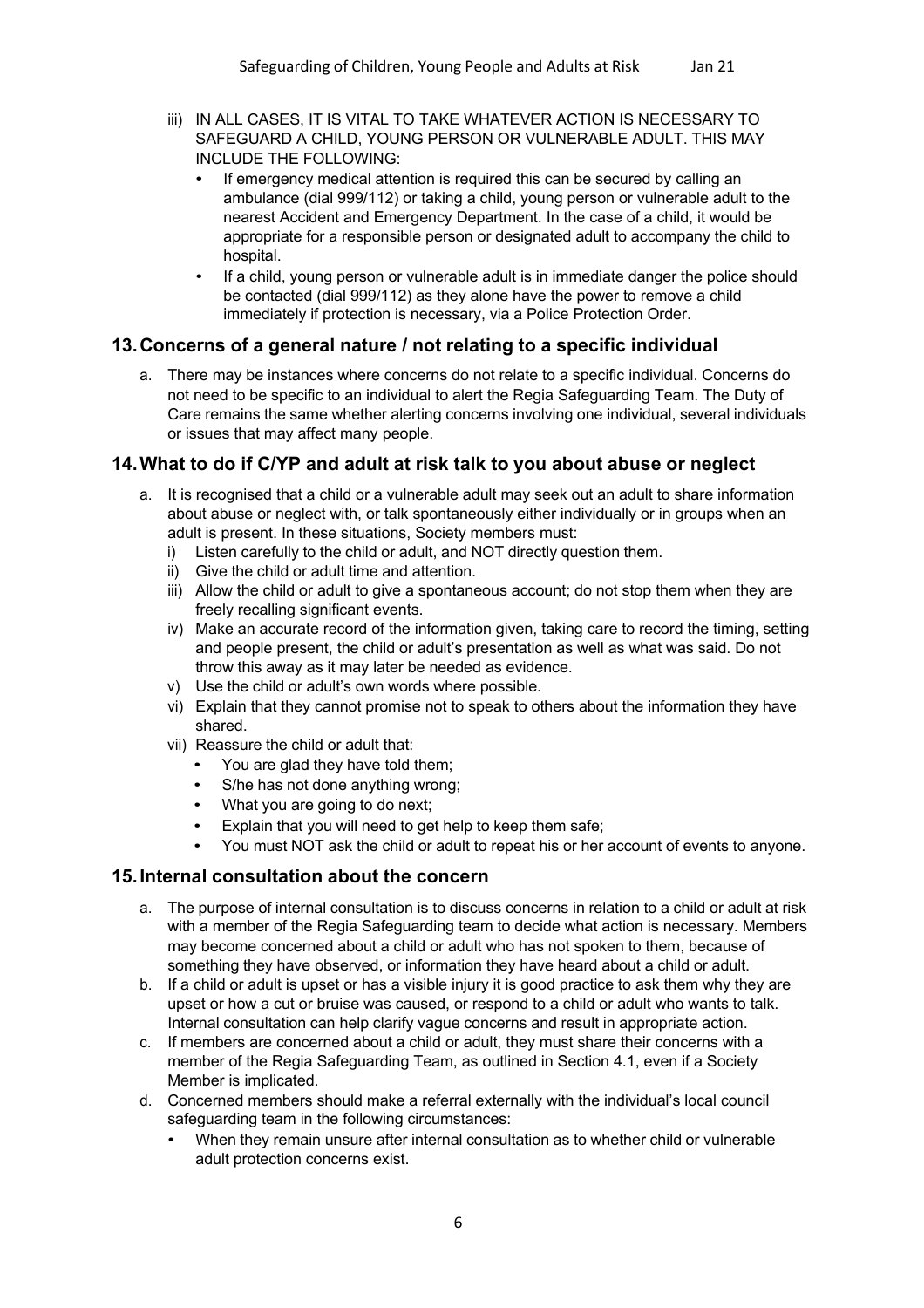- When there is disagreement as to whether child or vulnerable adult protection concerns exist
- When they are unable to consult promptly or at all with the designated internal contact for child or vulnerable adult protection.
- When the concerns relate to any individual within the Regia Safeguarding team.

# **16.Making an external referral**

- a. An external referral involves giving the individual's local council Safeguarding Team or the Police, information about concerns relating to a child, young person, vulnerable adult in order that enquiries can be undertaken by the appropriate agency followed by any necessary action.
- b. Parents/carers should be informed if an external referral is being made, except in circumstances where it is considered that informing parents/carers would place a C/YP or adult at risk, yourself or others at immediate risk.
- c. However, inability to inform parents for any reason should not prevent a referral being made. It would then become a decision by Children's or Adult Services about how and when the parents or carers should be approached and by whom.
- d. If the concern is about abuse or risk of abuse from someone not known to the child, young person or vulnerable adult (stranger abuse) make a telephone referral directly to the police and advise the parents or carers.
- e. Information required
	- i) Members should be prepared to give as much of the following information as possible (in emergency situations all this information may not be available). Unavailability of some information should not stop anyone making an external referral.
	- ii) Provide your name, telephone number, position and request the same details from the person to whom you are speaking.
	- iii) Full name and address, telephone number of family, date of birth of child, young person or vulnerable adult.
	- iv) Gender, ethnicity, first language, any special needs.
	- v) The names of any professionals' known to be involved with the child, young person, or vulnerable adult.
	- vi) The nature of the concerns, and reason for them.
	- vii) Your opinion on whether the child, young person or vulnerable adult may need urgent action to make them safe.
	- viii) Your view of what appears to be the needs of the child, young person, and vulnerable adult.
	- ix) Whether the parent, carer or person with parental responsibility has given their consent to the referral being made.
- f. Action to be taken following the external referral
	- i) Ensure that an accurate record is made and kept, detailing the concerns that have been referred.
	- ii) Accurately record the action agreed or that no further action is to be taken and the
	- iii) reasons for this decision.

# **17.Confidential records of concern**

- a. Ensure that any records in respect of the C/YP and adults at risk are kept confidential and in a secure place. Information should only be shared on a need to know basis. Where the sharing of information is vital to protect a C/YP or adult at risk, the issue of confidentiality is secondary to their need for protection.
- b. IF YOU ARE IN DOUBT, CONSULT

# **18.Working with children, young people and adults at risk**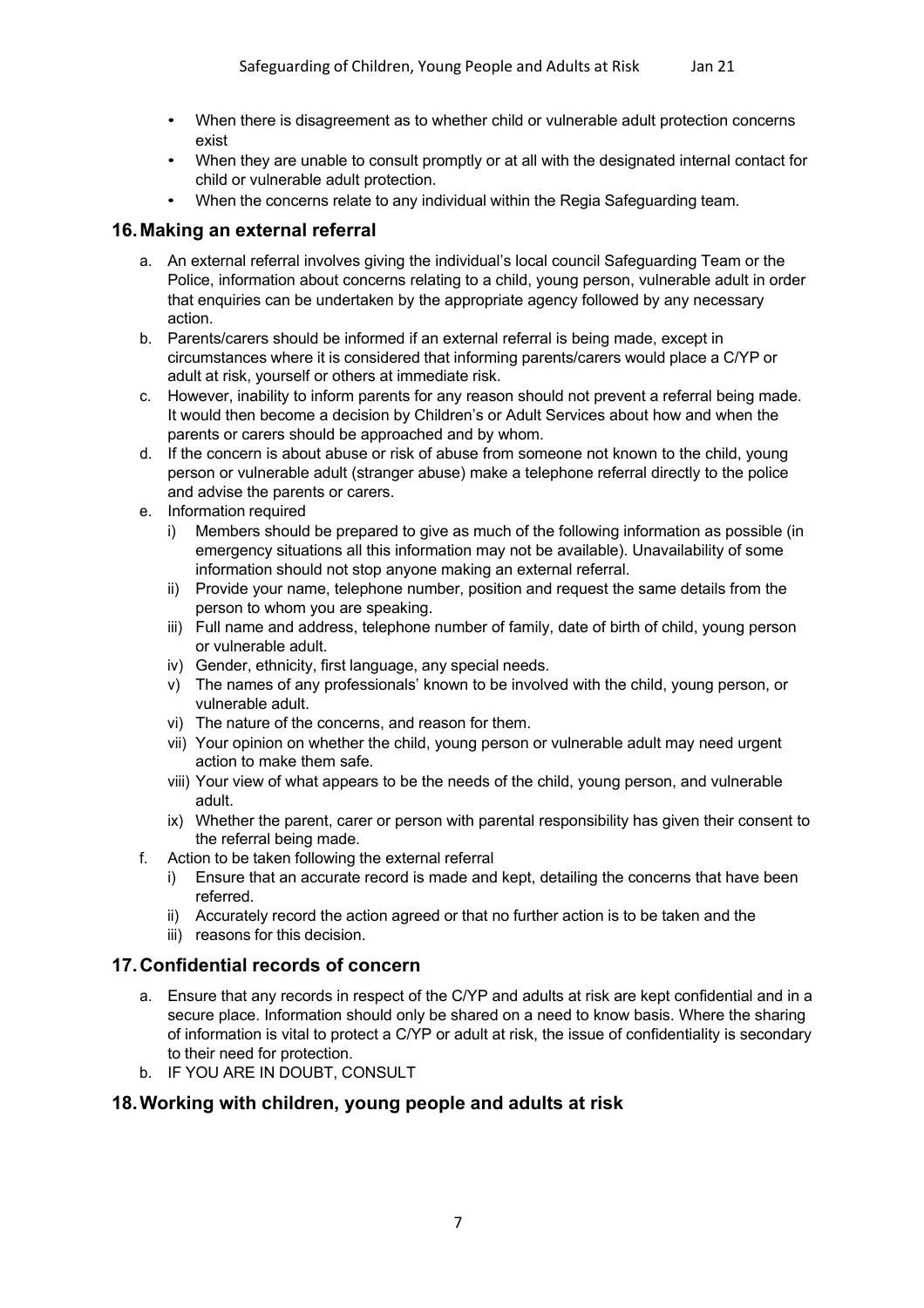- a. It is essential that care be taken to minimise the possibility for abuse and misunderstanding and misinterpretation. False allegations are rare but general good practice will help prevent them.
- b. The following examples will help to create a positive culture and climate for C/YP and adults at risk with whom we have contact.
	- i) Maintain a safe and appropriate emotional and physical distance from C/YP and adults at risk.
	- ii) Do not engage in rough or sexually provocative games
	- iii) Do not make sexual comments.
	- iv) Do not invite or allow C/YP and adults at risk into your home or tent unless a parent/carer is present or aware. If this situation arises, you may feel more comfortable with another individual also present.
	- v) If in a tent or other private space alone with a C/YP or Adult at risk, leave a door/tent flap open or try to move the conversation somewhere more public.
	- vi) Never let allegations, made by anyone, go unacknowledged, unresolved or not acted upon
- c. Members should be aware of the potential for misunderstanding when touching children, young people or adults at risk.
- d. If it is an accepted part of an activity, touching should be appropriate to the situation and follow accepted guidelines where they exist. Consoling a child, young person or vulnerable adult who is upset, administering first aid or supporting a participant in an activity is acceptable and necessary behaviour.

# **19.Listening to children, young people or adults at risk**

- a. If a child, young person or vulnerable adult says that he or she is being abused or provides information that suggests that they are being abused, the person receiving that information should:
	- i) Be calm and reassure the person but not make promises that may not be kept, e.g. telling the person that no else will be told
	- ii) Discuss with the child, young person or vulnerable adult who needs to be told about the
	- iii) situation
	- iv) Take what the child, young person or vulnerable adult says seriously.
	- v) Ask questions only to clarify understanding of what has been said (do not interrogate the child, young person or vulnerable adult)
	- vi) Let the child, young person or vulnerable adult know you understand what they have said and that you will act upon it.

## **20. Roles and responsibilities**

- Party / Parties Roles and responsibilities
- Roland Williamson Business Manager
- Myles Stevens Safeguarding Officer / Eolder
- Elliot Aish Law Speaker
- a. Safeguarding Assistants
	- To assist the SO in the fulfilment of the Safeguarding role.
	- SA(Child) Adrian Pinn and Amy Wheatley;
	- SA(Adult) Colin Ellis-Vowles and Lauren Worrall
	- Safeguarding Advisor Alice Skellon

## **21.Monitoring, evaluation and review**

a. Annual review and updates by Safeguarding Team, prior to the High Witan. Members will be reminded of the policy, with changes highlighted annually at the High Witan.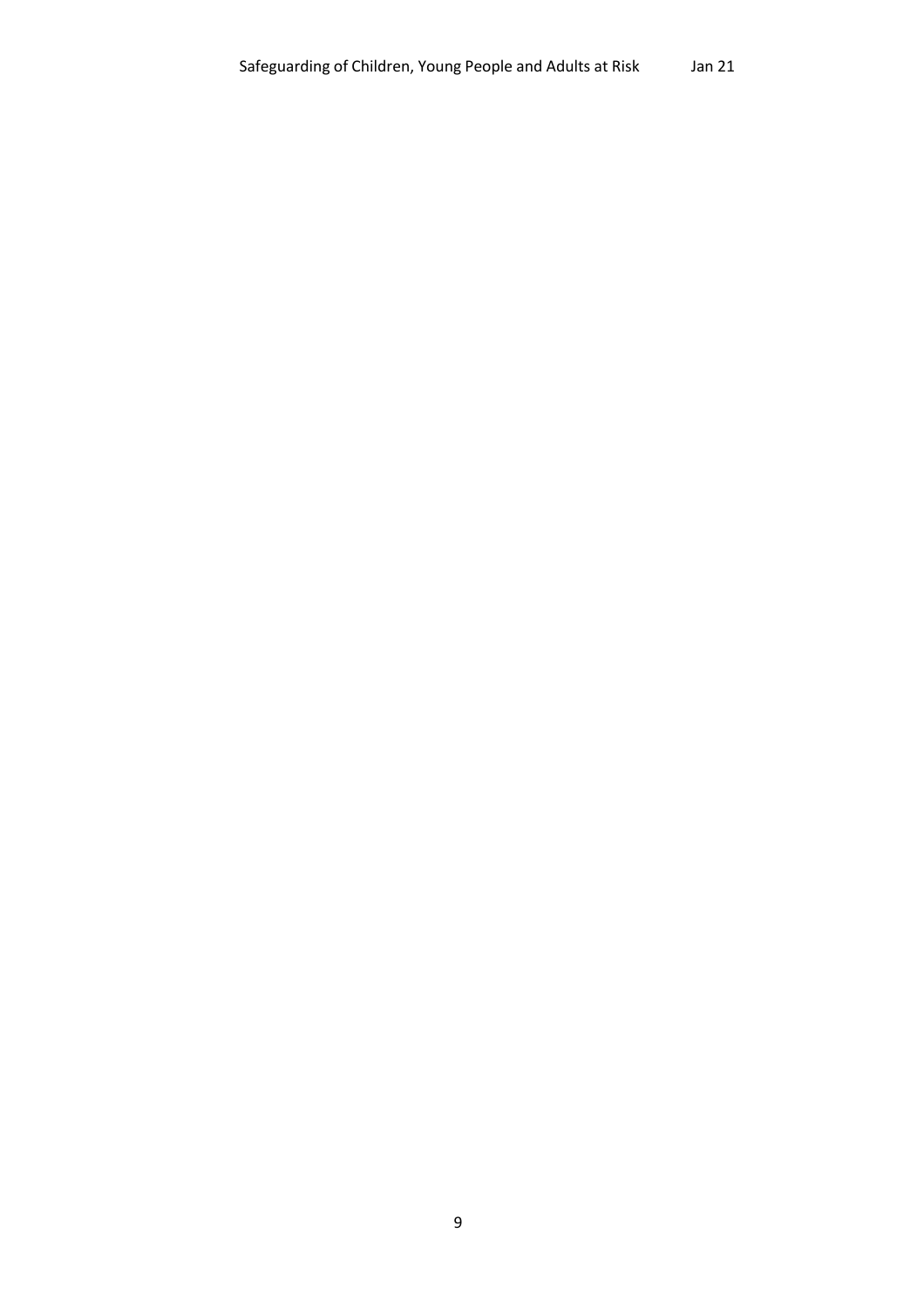# **Appendix A: Reporting flowchart.**

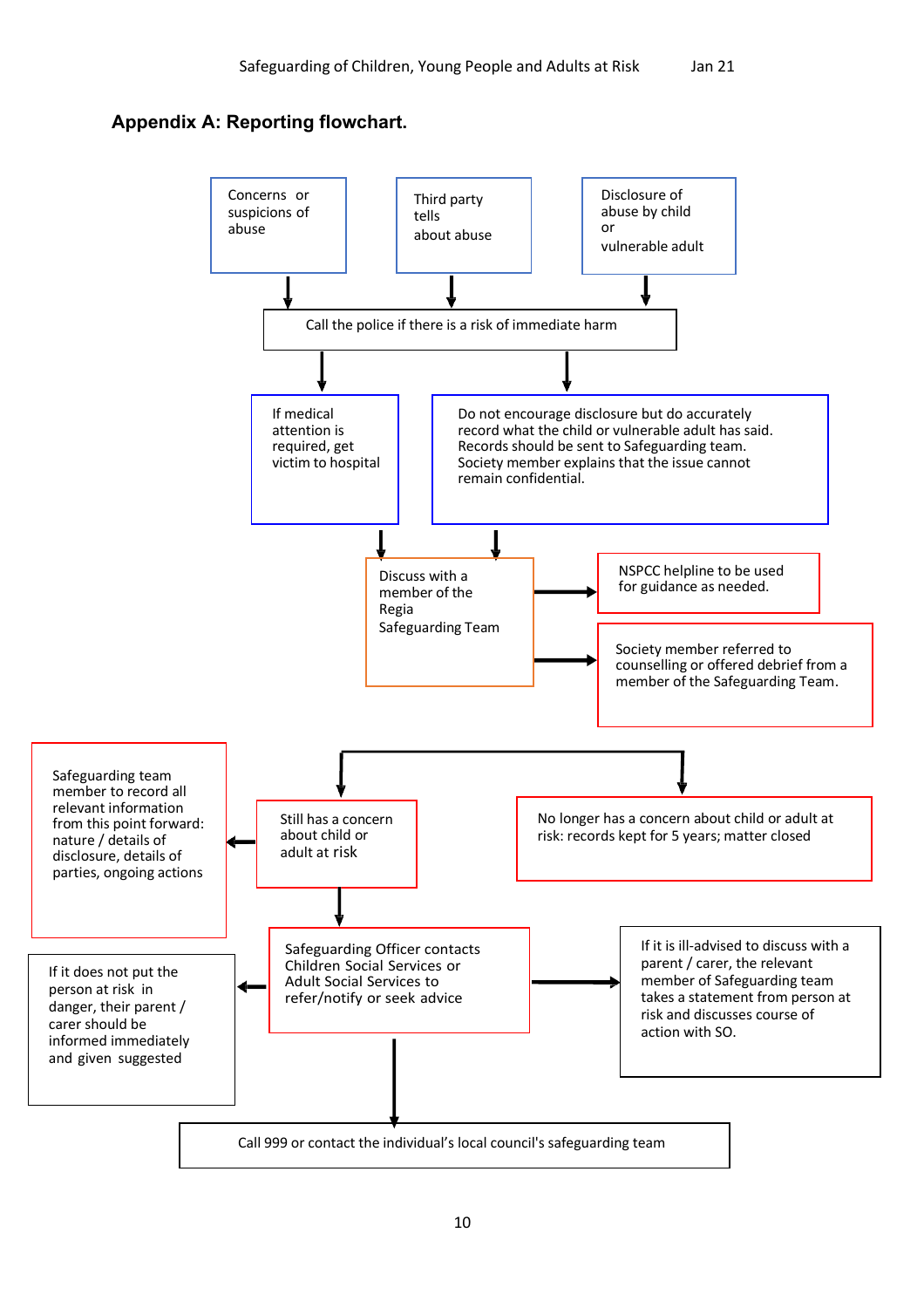# **Appendix B: Definitions and Abbreviations.**

## **Abuse**

The violation of an individual's human and civil rights by any other person(s) or group of people.

## **Adult at Risk**

The safeguarding duties apply to an adult who:

- has needs for care and support (whether or not the local authority is meeting any of those needs) and;
- is experiencing, or at risk of, abuse or neglect due to having one of more characteristic as defined and protected under the Equality Act (2010) and
- as a result of those care and support needs, is unable to protect themselves from either the risk of, or the experience of abuse and neglect. (Care and Support Statutory Guidance, 2017)

#### **Adult Safeguarding**

Protecting an adult's right to live in safety, free from abuse and neglect. It is about people and organisation's working together to prevent and stop both the risks and experience of abuse or neglect, while at the same time making sure that the adult's wellbeing is promoted including, where appropriate, having regard in their views, wishes, feelings and beliefs in deciding on any action. This must recognise that adults sometimes have complex interpersonal relationships and may be ambivalent, unclear or unrealistic about their personal circumstances Care Act Statutory Guidance (2014, p230).

#### **Child Safeguarding**

The action we take to promote the welfare of children (including unborn babies), protect them from harm and is everyone's responsibility. Everyone who comes into contact with children and families has a role to play. Safeguarding and promoting the welfare of children is defined for the purposes of this guidance as:

protecting children from maltreatment;

preventing impairment of children's health or development;

ensuring that children grow up in circumstances consistent with the provision of safe and effective care; and

taking action to enable all children to have the best outcomes (Working Together, 2015).

#### **Coercive behaviour**

Coercive behaviour is: an act or a pattern of acts of assault, threats, humiliation and intimidation or other abuse that is used to harm, punish, or frighten their victim." \*

\*This definition includes so called 'honour' based violence, female genital mutilation (FGM) and forced marriage, and is clear that victims are not confined to one gender or ethnic group.' (Home Office 2013).

#### **Controlling behaviour**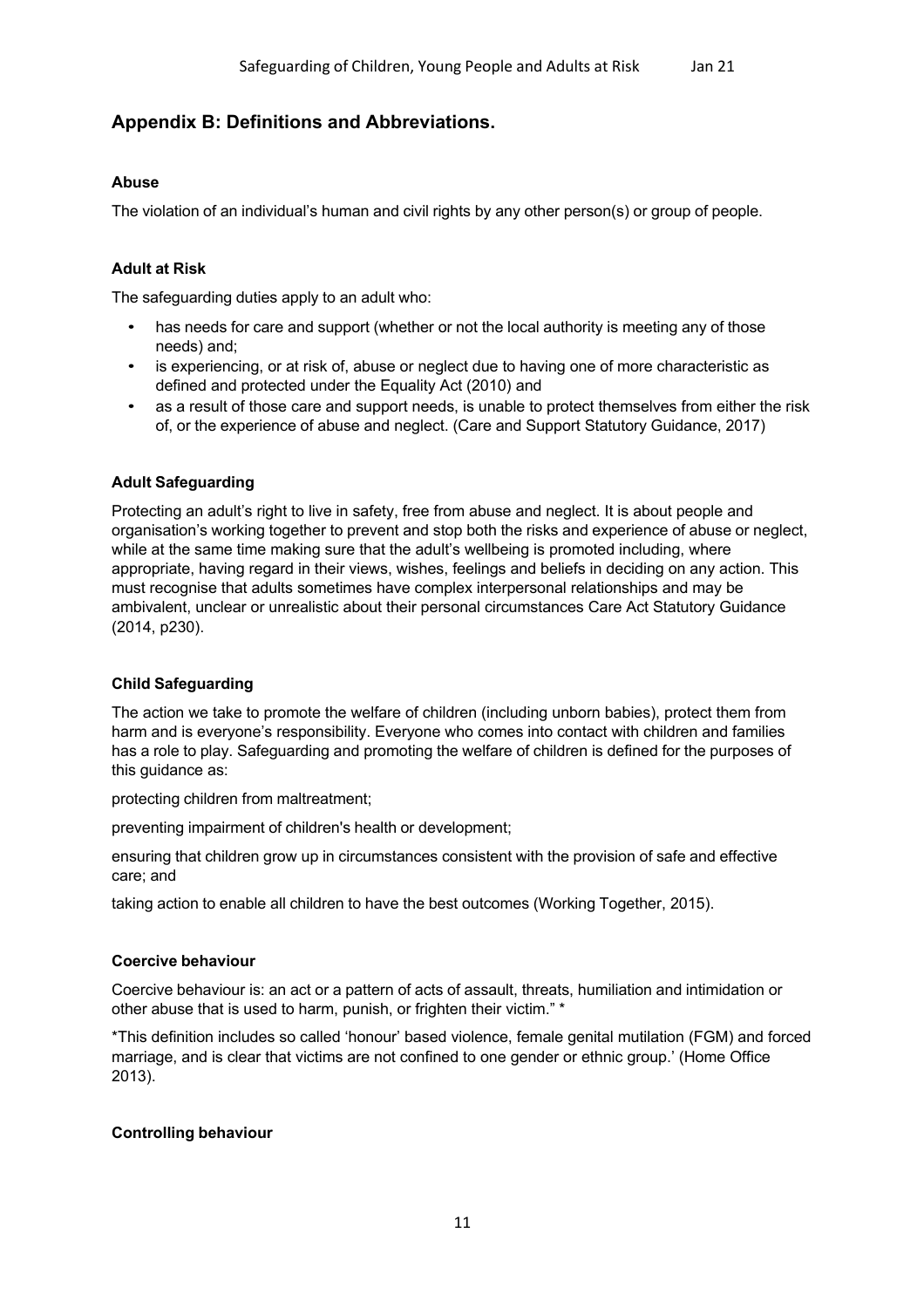A range of acts designed to make a person subordinate and/or dependent by isolating them from sources of support, exploiting their resources and capacities for personal gain, depriving them of the means needed for independence, resistance and escape and regulating their everyday behaviour

#### **Discriminatory abuse**

Including forms of harassment, slurs or similar treatment; because of a protected characteristic under the Equality Act (2010):

- Age
- Being or becoming a transsexual person
- Being married or in a civil partnership
- Being pregnant or on maternity leave
- **Disability**
- Race including colour, nationality, ethnic or national origin
- Religion, belief or lack of religion/belief
- Sex
- Sexual orientation (care act guidance, 2014).

#### **Domestic abuse**

'Any incident or pattern of incidents of controlling, coercive or threatening behaviour,

violence or abuse between those aged 16 or over who are or have been intimate partners or family members regardless of gender or sexuality. This can encompass but is not limited to the following types of abuse:

- **Psychological**
- Physical
- **Sexual**
- **Financial**
- **Emotional**

#### **Emotional Abuse**

Emotional abuse is the persistent emotional maltreatment of a child [/person at risk] such as to cause severe and persistent adverse effects on their emotional development and needs. It may involve conveying to them that they are worthless or unloved, inadequate or valued only in so far as they meet the needs of another person. It may feature age or developmentally inappropriate expectations being imposed on them. These may include interactions that are beyond the individual's mental capacity, as well as over-protection and limitation of exploration and learning, or preventing them participating in normal social interactions. It may involve serious bullying causing them frequently to feel frightened or in danger, or the exploitation or corruption of them. Some level of emotional abuse is involved in all types of maltreatment of a child/person at risk, though it may occur alone (Working Together, 2015).

#### **Financial / material abuse**

including theft, fraud, internet scamming, coercion in relation to an adult's financial affairs or arrangements, including in connection with wills, property, inheritance or financial transactions, or the misuse or misappropriation of property, possessions or benefits (Care Act Guidance, 2014).

#### **Modern Slavery**

Encompasses slavery, human trafficking, forced labour and domestic servitude. Traffickers and slave masters use whatever means they have at their disposal to coerce, deceive and force individuals into a life of abuse, servitude and inhumane treatment (Care Act Guidance, 2014).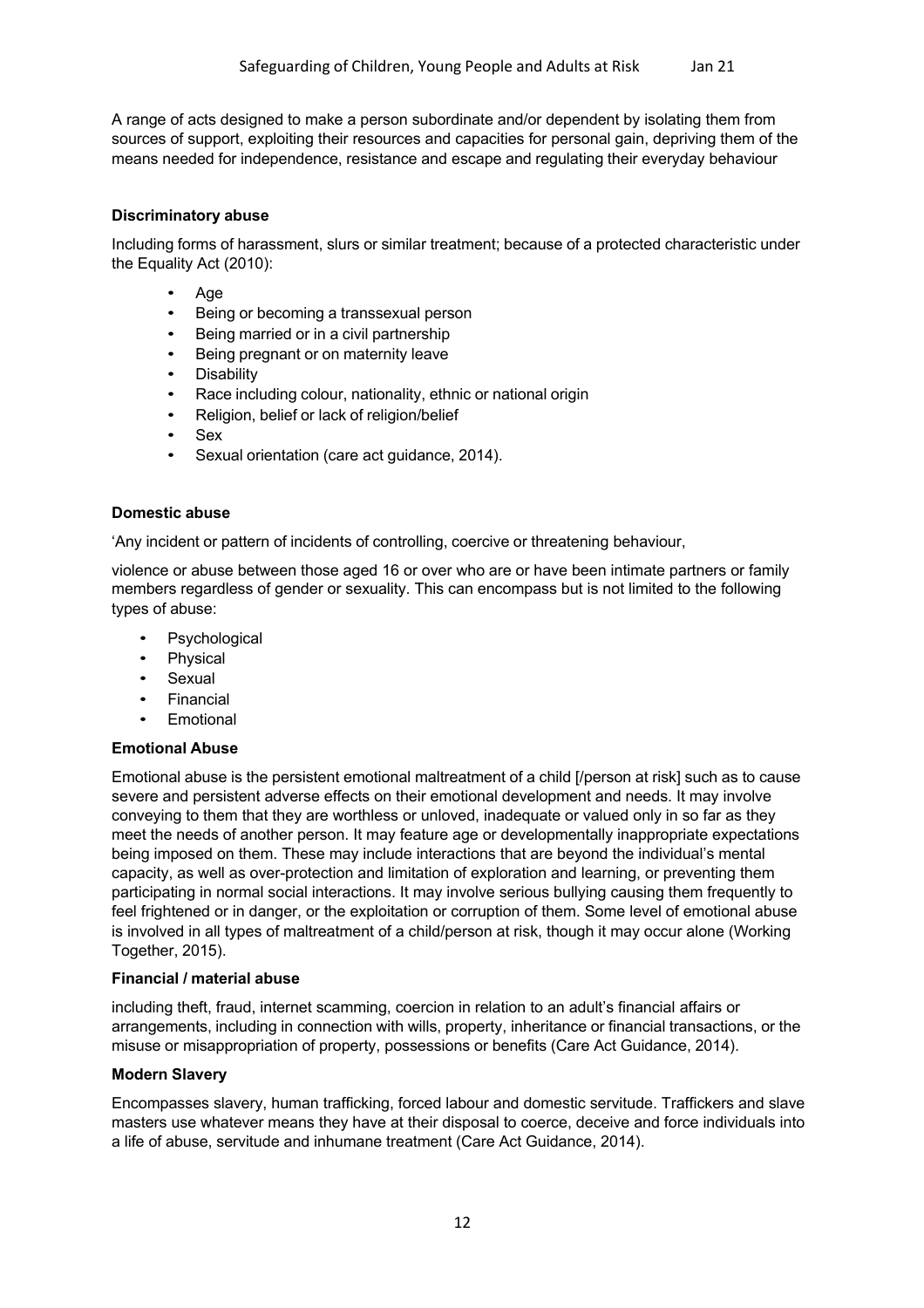## **Neglect and acts of omission**

Neglect involves the persistent failure to meet the basic medical, physical and/or psychological needs of a vulnerable member of society through failure to provide access to appropriate health, care and support or educational services and is likely to result in the serious impairment of their health and development. Neglect may occur during pregnancy as a result of maternal substance abuse. Neglect may involve a parent or withholding the necessities of life, such as medication, adequate nutrition and heating, including exclusion from home or abandonment, failing to protect a vulnerable individual from physical harm or danger, failure to ensure adequate supervision including the use of inadequate caretakers, or the failure to ensure access to appropriate medical care or treatment. It may also include neglect of, or unresponsiveness to basic emotional needs (Working Together, 2015).

#### **Organisational abuse**

Including neglect and poor care practice within an institution or specific care setting such as a hospital or care home, for example, or in relation to care provided in one's own home. This may range from one off incidents to on-going ill-treatment. It can be through neglect or poor professional practice as a result of the structure, policies, processes and practices within an organisation.

#### **Physical Abuse**

Physical abuse may involve hitting, shaking, throwing, poisoning, burning or scalding, drowning, suffocating or otherwise causing physical harm to a vulnerable individual. Physical harm may also be caused when a parent or carer fabricates the symptoms of, or deliberately induces illness in a vulnerable individual (Working Together, 2015).

#### **Radicalisation**

Refers to the process by which a person comes to support terrorism and extremist ideologies associated with terrorist groups.

#### **Self-neglect**

Including ignoring medical, emotional or physical care needs, failure to provide access to appropriate health, care and support or educational services, the withholding of the necessities of life, such as medication, adequate nutrition and heating

#### S**exual Abuse**

Sexual abuse involves forcing or enticing a vulnerable person to take part in sexual activities, including prostitution, whether or not they are aware of what is happening. The activities may involve physical contact, including penetrative (e.g. rape or buggery or oral sex) or non - penetrative acts. They may include non-contact activities, such as involving a vulnerable person in looking at, or in the production of, pornographic material or watching sexual activities, or encouraging them to behave in sexually inappropriate ways (Working Together, 2015).